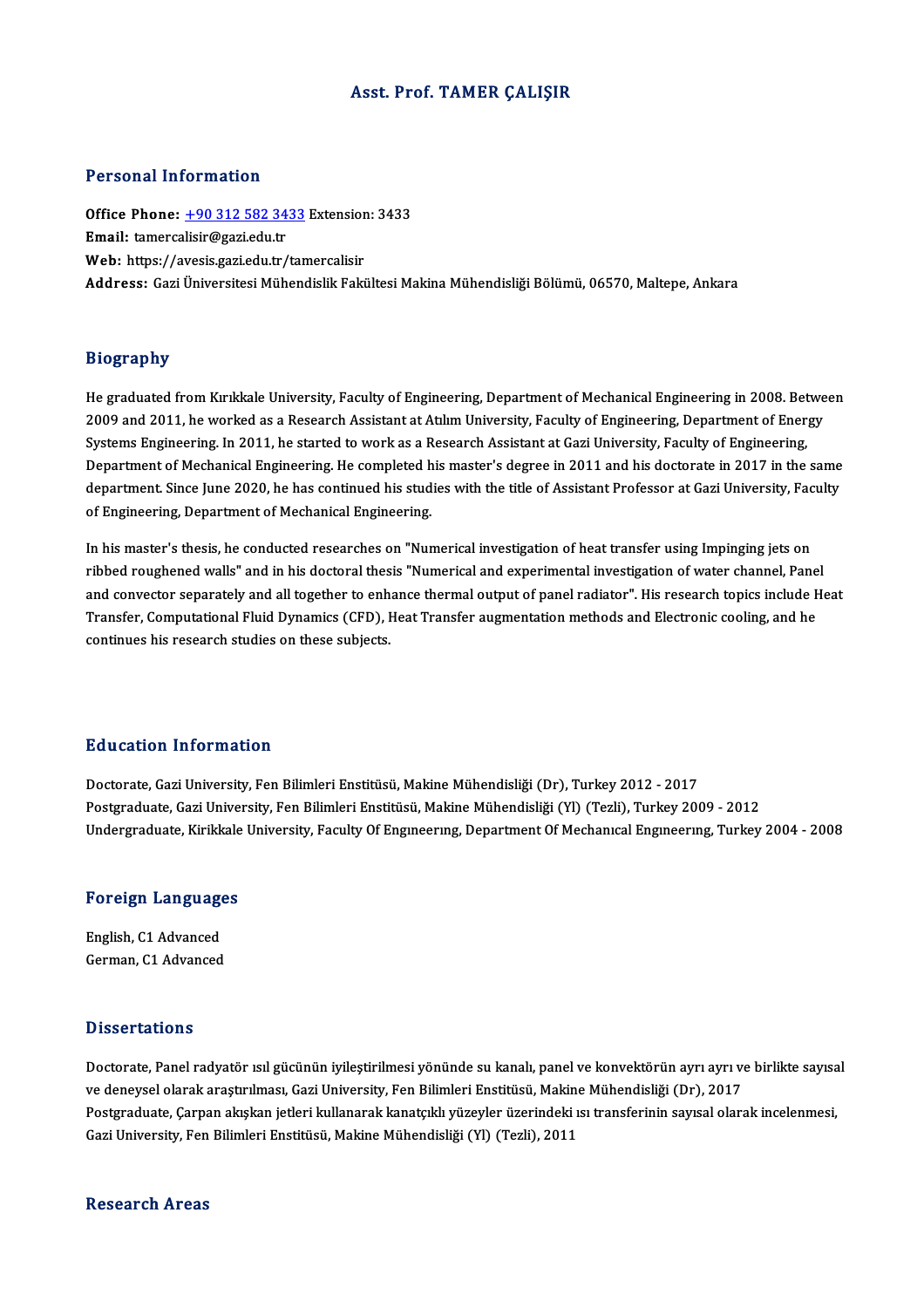Fluid Mechanics, Thermodynamics, Heat and Mass Transfer, Computational fluid dynamics, Thermal Systems

### Academic Titles / Tasks

Academic Titles / Tasks<br>Assistant Professor, Gazi University, Mühendislik Fakültesi, Makina Mühendisliği, 2020 - Continues<br>Researsh Assistant, Cazi University, Mühendislik Fakültesi, Makina Mühendisliği, 2011, ... 2020 rrona emre "rrroo", "rasmo"<br>Assistant Professor, Gazi University, Mühendislik Fakültesi, Makina Mühendisliği, 2020 - Conti<br>Research Assistant, Gazi University, Mühendislik Fakültesi, Makina Mühendisliği, 2011 - 2020<br>Resear Research Assistant, Gazi University, Mühendislik Fakültesi, Makina Mühendisliği, 2011 - 2020<br>Research Assistant, Atilim University, Faculty Of Engıneerıng, Department Of Energy Systems Engıneerıng, 2009 - 2011

### Academic and Administrative Experience

Academic and Administrative Experience<br>Rektörlük Kalite Komisyonu Üyesi, Gazi University, Mühendislik Fakültesi, Makina Mühendisliği, 2021 - Continues<br>Denuty Heed of Denertment, Cari University, Mühendislik Fekültesi, Maki rredd omre and rrammiserative Enperrence<br>Rektörlük Kalite Komisyonu Üyesi, Gazi University, Mühendislik Fakültesi, Makina Mühendisliği, 2021 - Conti<br>Deputy Head of Department, Gazi University, Mühendislik Fakültesi, Makina Deputy Head of Department, Gazi University, Mühendislik Fakültesi, Makina Mühendisliği, 2021 - Continues<br>Courses

APPLICATIONSOF SOLARENERGY,Undergraduate,2020 -2021,2021 -2022 GraduationDesignProject-I,Undergraduate,2018 -2019,2020 -2021,2021 -2022 APPLICATIONS OF SOLAR ENERGY, Undergraduate, 2020 - 2021, 2021 - 2022<br>Graduation Design Project-I, Undergraduate, 2018 - 2019, 2020 - 2021, 2021 - 2022<br>Applied Mathematics for Mechanical Engineers , Undergraduate, 2017 - 2 Graduation Design Project-I, Undergraduate, 2018 - 2019, 2020 - 2021, 2021 - 2022<br>Applied Mathematics for Mechanical Engineers , Undergraduate, 2017 - 2018, 2018 - 2019, 2019 - 2020, 2<br>Introduction to Numerical Analysis, U Applied Mathematics for Mechanical Engineers , Undergraduate, 2017 - 2<br>Introduction to Numerical Analysis, Undergraduate, 2018 - 2019, 2019 -<br>Graduation Design Project-II, Undergraduate, 2018 - 2019, 2020 - 2021<br>Mechanical Introduction to Numerical Analysis, Undergraduate, 2018 - 2019, 2019 - 2020, 2020 - 2021, 2021 - 2022<br>Graduation Design Project-II, Undergraduate, 2018 - 2019, 2020 - 2021<br>Mechanical Engineering Laboratory II, Undergraduat Graduation Design Project-II, Undergraduate, 201<br>Mechanical Engineering Laboratory II, Undergrad<br>Thermodynamics I , Undergraduate, 2017 - 2018<br>Computer Aided Technical Drawing J, Undergradu Mechanical Engineering Laboratory II, Undergraduate, 2017 - 2018<br>Thermodynamics I , Undergraduate, 2017 - 2018<br>Computer Aided Technical Drawing-I, Undergraduate, 2017 - 2018

# Computer Aided Technical Drawing-I, Undergraduate, 2017 - 2018<br>Articles Published in Journals That Entered SCI, SSCI and AHCI Indexes

rticles Published in Journals That Entered SCI, SSCI and AHCI Indexes<br>I. Evaluation of flow field over panel radiators to investigate the effect of different convector geometries<br>Evaluation<br>Gebour T. Ver Evaluation of flow field over<br>geometries<br>Çalışır T., Yazar H. O. , Başkaya Ş.<br>JOUPNAL OE BUILDING ENGINEI geometries<br>Çalışır T., Yazar H. O. , Başkaya Ş.<br>JOURNAL OF BUILDING ENGINEERING, vol.33, 2021 (Journal Indexed in SCI) Calışır T., Yazar H. O. , Başkaya Ş.<br>JOURNAL OF BUILDING ENGINEERING, vol.33, 2021 (Journal Indexed in SCI)<br>II. Determination of thermal performance of hydronic radiant panel heaters for different fluid flow<br>rates fluid in JOURNAL OF BUILDING ENGINEERING, vol.33, 2021 (Journal I<br>Determination of thermal performance of hydronic rad<br>rates, fluid inlet temperatures and room temperatures<br>Cakar T. Baskays S Determination of<br>rates, fluid inlet te<br>Çalışır T., Başkaya Ş.<br>SADHANA ACADEM rates, fluid inlet temperatures and room temperatures<br>Çalışır T., Başkaya Ş.<br>SADHANA-ACADEMY PROCEEDINGS IN ENGINEERING SCIENCES, vol.45, 2020 (Journal Indexed in SCI)<br>Numerisel Investisation of Transiant Natural Convestio Calışır T., Başkaya Ş.<br>SADHANA-ACADEMY PROCEEDINGS IN ENGINEERING SCIENCES, vol.45, 2020 (Journal Indexed in SCI)<br>III. Numerical Investigation of Transient Natural Convection Heat Transfer of non-Newtonian Nanofluids<br> SADHANA-ACADEMY PROCEED<br>Numerical Investigation of<br>Between Eccentric Annulus<br>Harab B.A. CALISIB T. Baskav Numerical Investigation of Trai<br>Between Eccentric Annulus<br>Harab B.A., ÇALIŞIR T., Baskaya Ş.<br>ARABIAN JOURNAL FOR SCIENCE Between Eccentric Annulus<br>Harab B. A. , ÇALIŞIR T., Baskaya Ş.<br>ARABIAN JOURNAL FOR SCIENCE AND ENGINEERING, vol.44, no.6, pp.5631-5646, 2019 (Journal Indexed in SCI)<br>Thermal nerformanes of BCCB nanal radiators for differen Harab B. A. , ÇALIŞIR T., Baskaya Ş.<br>ARABIAN JOURNAL FOR SCIENCE AND ENGINEERING, vol.44, no.6, pp.5631-5646, 2019 (Journal Indexed in SCI)<br>IV. Thermal performance of PCCP panel radiators for different convector dimens ARABIAN JOURNAL FOR<br>Thermal performance<br>and numerical study<br>Coleur T. Yozer H.O., B. IV. Thermal performance of PCCP panel radiators for different convector dimensions - An experimental<br>and numerical study<br>Calışır T., Yazar H. O., Baskaya Ş. and numerical study<br>Çalışır T., Yazar H. O. , Baskaya Ş.<br>INTERNATIONAL JOURNAL OF THERMAL SCIENCES, vol.137, pp.375-387, 2019 (Journal Indexed in SCI)<br>Numerisal investigation of flow and best transfor on smooth surface vei V. Numerical investigation of flowand heat transfer on smooth surface using inclined impinging jet INTERNATIONAL JOURNAL OF<br>Numerical investigation of<br>Lak A., ÇALIŞIR T., BAŞKAYA Ş.<br>JOURNAL OF THE FACULTY OF JOURNAL OF THE FACULTY OF ENGINEERING AND ARCHITECTURE OF GAZI UNIVERSITY, vol.34, no.1, pp.165-176,<br>2019 (Journal Indexed in SCI) Lak A., CALIŞIR T., BAŞKAYA Ş. VI. Determination of the effects of different inlet-outlet locations and temperatures on PCCP panel radiator heat transfer and fluid flowcharacteristics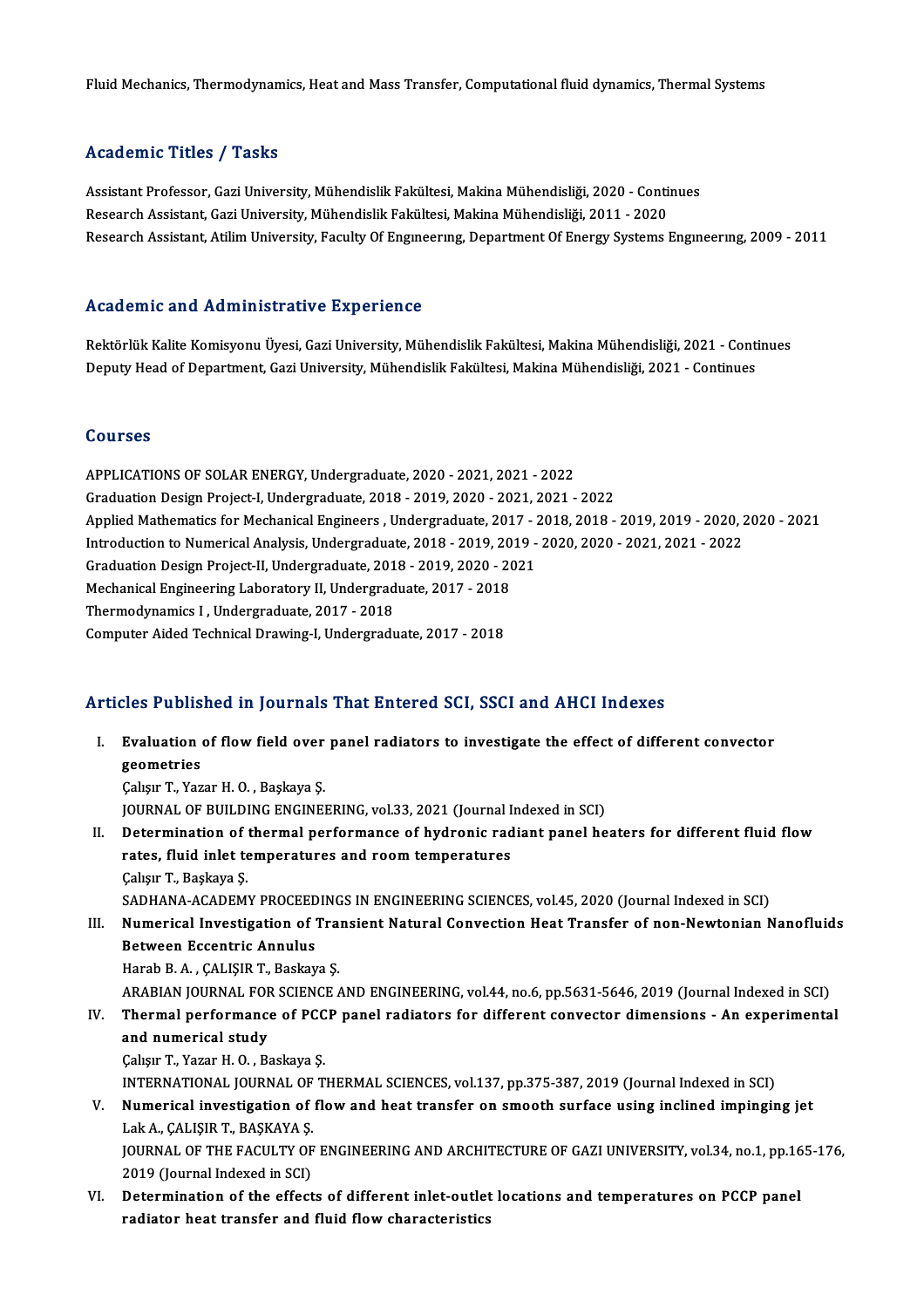ÇalışırT.,YazarH.O. ,Baskaya Ş. Calışır T., Yazar H. O. , Baskaya Ş.<br>INTERNATIONAL JOURNAL OF THERMAL SCIENCES, vol.121, pp.322-335, 2017 (Journal Indexed in SCI)<br>Pesisn and experimental investigation of a thermoelestric self newened besting system Callsur T., Yazar H. O. , Baskaya Ş.<br>INTERNATIONAL JOURNAL OF THERMAL SCIENCES, vol.121, pp.322-335, 2017 (Journal Indexed in S<br>VII. Design and experimental investigation of a thermoelectric self-powered heating system<br>Alp

- INTERNATIONAL JOURNAL OF TH<br>Design and experimental inves<br>Alptekin M., ÇALIŞIR T., Baskaya Ş.<br>ENERCY CONVERSION AND MANA Design and experimental investigation of a thermoelectric self-powered heating syst<br>Alptekin M., ÇALIŞIR T., Baskaya Ş.<br>ENERGY CONVERSION AND MANAGEMENT, vol.146, pp.244-252, 2017 (Journal Indexed in SCI)<br>Numerical investi Alptekin M., ÇALIŞIR T., Baskaya Ş.<br>ENERGY CONVERSION AND MANAGEMENT, vol.146, pp.244-252, 2017 (Journal Indexe<br>VIII. Numerical investigation of flow field on ribbed surfaces using impinging jets
- ENERGY CONVERSION AND MANAGEMI<br>Numerical investigation of flow fiel<br>Çalışır T., Çalışkan S., Kilic M., Başkaya Ş.<br>JOUPNAL OF THE FACULTY OF ENCINEI JOURNAL OF THE FACULTY OF ENGINEERING AND ARCHITECTURE OF GAZI UNIVERSITY, vol.32, pp.119-130,<br>2017 (Journal Indexed in SCI) Çalışır T., Çalışkan S., Kilic M., Başkaya Ş. JOURNAL OF THE FACULTY OF ENGINEERING AND ARCHITECTURE OF GAZI UNIVERSITY, vol.32, pp.119-130,<br>2017 (Journal Indexed in SCI)<br>IX. NUMERICAL INVESTIGATION OF HEAT TRANSFER USING IMPINGING JETS ON TRIANGULAR AND<br>SOUARE RIRRED

# 2017 (Journal Indexed in SCI)<br>NUMERICAL INVESTIGATION OF HEAT<br>SQUARE RIBBED ROUGHENED WALLS<br>Colorn T. Coligian S. Kilia M. Basirava S. NUMERICAL INVESTIGATION OF HE<br>SQUARE RIBBED ROUGHENED WAL<br>Çalışır T., Çalışkan S., Kilic M., Baskaya Ş.<br>ISLEH IMLVE TEKNICI DERCISLIQUENA

SQUARE RIBBED ROUGHENED WALLS<br>Çalışır T., Çalışkan S., Kilic M., Baskaya Ş.<br>ISI BILIMI VE TEKNIGI DERGISI-JOURNAL OF THERMAL SCIENCE AND TECHNOLOGY, vol.37, no.1, pp.13-24, 2017 (Journal Indexed in SCI)

X. EXPERIMENTAL AND NUMERICAL INVESTIGATION OF VORTEX PROMOTER EFFECTS ON HEAT (Journal Indexed in SCI)<br>EXPERIMENTAL AND NUMERICAL INVESTIGATION OF VORTEX PROMOTER EFFECTS ON HEAT<br>TRANSFER FROM HEATED ELECTRONIC COMPONENTS IN A RECTANGULAR CHANNEL WITH AN<br>IMPINCING JET EXPERIMENTAL<br>TRANSFER FROI<br>IMPINGING JET<br><sup>Kili</sup>eM CALISIP T TRANSFER FROM HEATED E<br>IMPINGING JET<br>Kilic M., ÇALIŞIR T., BAŞKAYA Ş.<br>HEAT TRANSEER RESEARCH *YA* IMPINGING JET<br>Kilic M., ÇALIŞIR T., BAŞKAYA Ş.<br>HEAT TRANSFER RESEARCH, vol.48, no.5, pp.435-463, 2017 (Journal Indexed in SCI)<br>Evnonimental and numerisal study of best transfer from a bested flat plate

Kilic M., ÇALIŞIR T., BAŞKAYA Ş.<br>HEAT TRANSFER RESEARCH, vol.48, no.5, pp.435-463, 2017 (Journal Indexed in SCI)<br>XI. Experimental and numerical study of heat transfer from a heated flat plate in a rectangular channel<br>w HEAT TRANSFER RESEARCH<br>Experimental and numer<br>with an impinging air jet<br><sup>With M</sup> CALISIP T, PASKAV Experimental and numerical<br>with an impinging air jet<br>Kilic M., ÇALIŞIR T., BAŞKAYA Ş.<br>JOUPNAL OF THE PRAZILIAN SA

with an impinging air jet<br>Kilic M., ÇALIŞIR T., BAŞKAYA Ş.<br>JOURNAL OF THE BRAZILIAN SOCIETY OF MECHANICAL SCIENCES AND ENGINEERING, vol.39, no.1, pp.329-344,<br>2017 (Journal Indoxed in SCI) Kilic M., ÇALIŞIR T., BAŞKAYA Ş<br>JOURNAL OF THE BRAZILIAN S<br>2017 (Journal Indexed in SCI)<br>Exporimental and Numerics JOURNAL OF THE BRAZILIAN SOCIETY OF MECHANICAL SCIENCES AND ENGINEERING, vol.39, no.1, pp.<br>2017 (Journal Indexed in SCI)<br>XII. Experimental and Numerical Study on Thermoelectric Generator Performance Applied to a<br>Condonging

# 2017 (Journal Indexed in SCI<br>Experimental and Numeri<br>Condensing Combi Boiler<br>PASKAVA S. KARAASLAN S. Experimental and Numerical Study on Thermoelectric Generato:<br>Condensing Combi Boiler<br>BAŞKAYA Ş., KARAASLAN S., ÇALIŞIR T., YILMAZOĞLU M. Z. , Yilmaz T. O.<br>HEAT TRANSEED ENCINEERING .vol 26. np 1292, 1292, 2915 (Journal In

Condensing Combi Boiler<br>BAŞKAYA Ş., KARAASLAN S., ÇALIŞIR T., YILMAZOĞLU M. Z. , Yilmaz T. O.<br>HEAT TRANSFER ENGINEERING, vol.36, pp.1292-1302, 2015 (Journal Indexed in SCI)

## BAŞKAYA Ş., KARAASLAN S., ÇALIŞIR T., YILMAZOĞLU M. Z. , Yilmaz T. O.<br>HEAT TRANSFER ENGINEERING, vol.36, pp.1292-1302, 2015 (Journal Indexed in SCI)<br>XIII. EXPERIMENTAL PERFORMANCE EVALUATION OF COMBI-HEATERS WITH DIFFE HEAT TRANSFER ENG<br><mark>EXPERIMENTAL PEI<br>EXCHANGER UNITS</mark> EXPERIMENTAL PERFORMANCE<br>EXCHANGER UNITS<br>Köseoğlu M. F., Başkaya Ş., Çalışır T.<br>IOUPNAL OF THE EACULTY OF ENCI

EXCHANGER UNITS<br>Köseoğlu M. F. , Başkaya Ş., Çalışır T.<br>JOURNAL OF THE FACULTY OF ENGINEERING AND ARCHITECTURE OF GAZI UNIVERSITY, vol.30, no.1, pp.29-37,<br>2015 (Journal Indoved in SCI) Köseoğlu M. F. , Başkaya Ş., Çal<br>JOURNAL OF THE FACULTY OF<br>2015 (Journal Indexed in SCI)<br>Eunonimental and numeriss JOURNAL OF THE FACULTY OF ENGINEERING AND ARCHITECTURE OF GAZI UNIVERSITY, vol.30, no.1, p<br>2015 (Journal Indexed in SCI)<br>XIV. Experimental and numerical investigation of geometry effects on multiple impinging air jets<br>Calc

# 2015 (Journal Indexed in SCI)<br>Experimental and numerical<br>Çalışkan S., Başkaya Ş., Çalışır T.<br>INTERNATIONAL JOURNAL OF I Experimental and numerical investigation of geometry effects on multiple impinging air jets<br>Çalışkan S., Başkaya Ş., Çalışır T.<br>INTERNATIONAL JOURNAL OF HEAT AND MASS TRANSFER, vol.75, pp.685-703, 2014 (Journal Indexed in

INTERNATIONAL JOURNAL OF HEAT AND MASS TRANSFER, vol.75, pp.685-703, 2014 (Journal Indexed in SCI)<br>Articles Published in Other Journals

rticles Published in Other Journals<br>I. The influence of different geometrical dimensions of convectors on the heat transfer from panel<br>redistars The influe<br>The influe<br>Colum<sup>T</sup> P The influence of d<br>radiators<br>Çalışır T., Başkaya Ş.<br>S.N. Annlied Sciences

radiators<br>Çalışır T., Başkaya Ş.<br>SN Applied Sciences, vol.3, no.3, pp.284, 2021 (Journal Indexed in ESCI)<br>Flow and Heet Transfor Characteristics of Inglined Jet Impingen

Calışır T., Başkaya Ş.<br>SN Applied Sciences, vol.3, no.3, pp.284, 2021 (Journal Indexed in ESCI)<br>II. Flow and Heat Transfer Characteristics of Inclined Jet Impingement on a Flat Plate<br>Lak A. CALISIR T. BASKAYA S. SN Applied Sciences, vol.3, no.3<br>Flow and Heat Transfer Ch<br>Lak A., ÇALIŞIR T., BAŞKAYA Ş.<br>JOUPNAL OF POLYTECHNIC PO Flow and Heat Transfer Characteristics of Inclined Jet Impingement on a Flat Plate<br>Lak A., ÇALIŞIR T., BAŞKAYA Ş.<br>JOURNAL OF POLYTECHNIC-POLITEKNIK DERGISI, vol.23, no.3, pp.697-706, 2020 (Journal Indexed in ESCI)<br>EXPERIME

Lak A., ÇALIŞIR T., BAŞKAYA Ş.<br>JOURNAL OF POLYTECHNIC-POLITEKNIK DERGISI, vol.23, no.3, pp.697-706, 2020 (Journal Indexed in ESCI)<br>III. EXPERIMENTAL AND NUMERICIAL INVESTIGATION OF CEILING MOUNTED RADIANTPANELS HEAT<br>OU JOURNAL OF POLYTECHNIC-POLITEKNIK DERGISI, vol.23, no.3, pp.697-7(<br>EXPERIMENTAL AND NUMERICIAL INVESTIGATION OF CEILING I<br>OUTPUT FOR DIFFERENT INLET-OUTET WATER TEMPERATURES<br>Fraür E. Sarbat Ü. Colsur T. Boskave S. Tonel H OUTPUT FOR DIFFERENT INLET-OUTET WATER TEMPERATURES<br>Ergür E., Serhat Ü., Çalışır T., Başkaya Ş., Topal H.

International Journal of Scientific Research in Information Systems and Engineering, vol.4, no.1, pp.42-48, 2018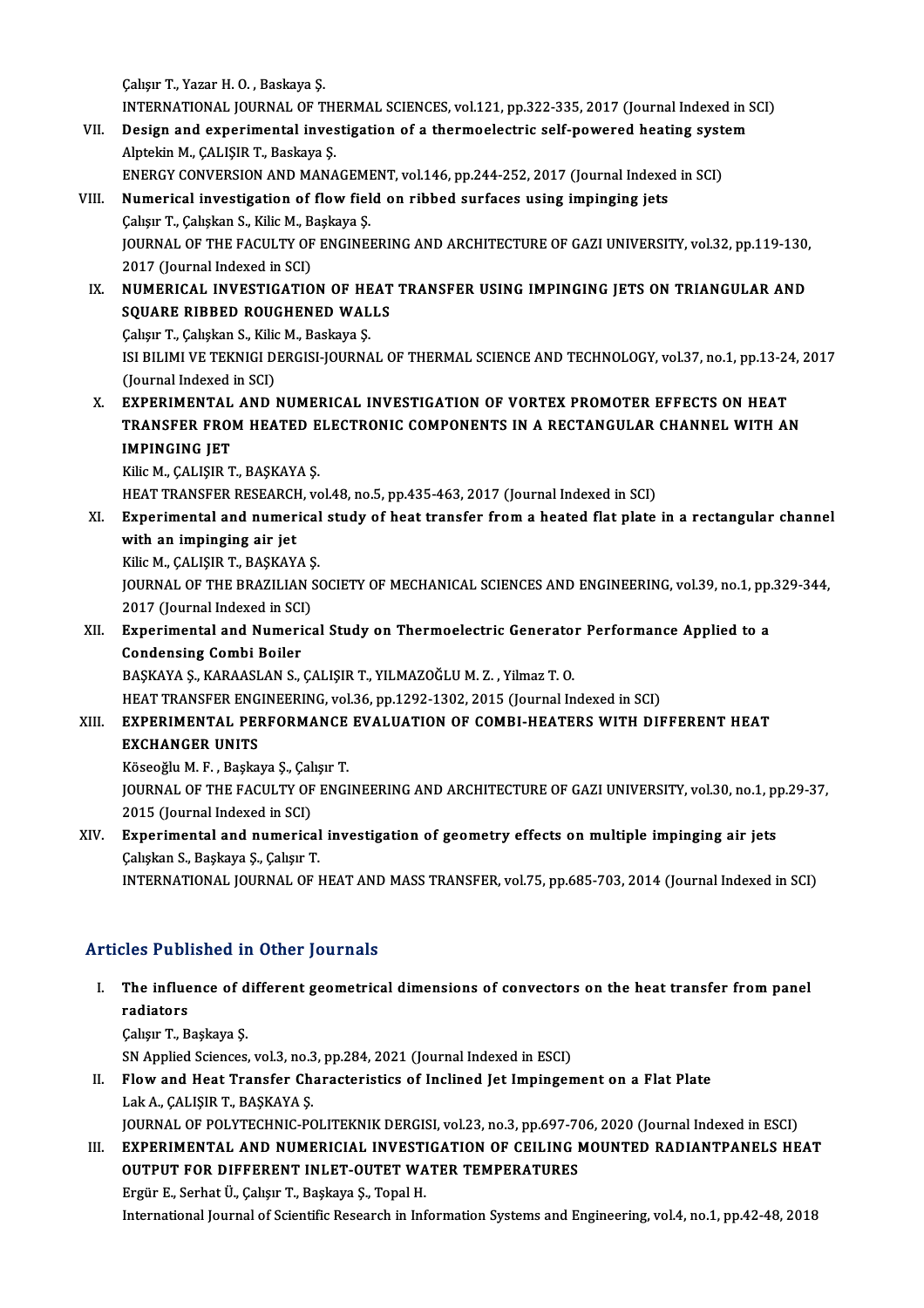(Refereed Journals of Other Institutions)<br>Eunenimental and Numerical Prodiction

- IV. Experimental and Numerical Prediction of Flow Field around a Panel Radiator<br>Calisir T., Baskaya S., Yazar H. O., Yücedağ S. (Refereed Journals of Other Institutions)<br>Experimental and Numerical Prediction<br>Çalışır T., Başkaya Ş., Yazar H. O. , Yücedağ S.<br>Journal of Environmental Science, vol 5, no 1 Experimental and Numerical Prediction of Flow Field around a Panel Radiator<br>Çalışır T., Başkaya Ş., Yazar H. O. , Yücedağ S.<br>Journal of Environmental Science, vol.5, no.1, pp.1-11, 2016 (Refereed Journals of Other Institut
- Çalışır T., Başkaya Ş., Yazar H. O. , Yücedağ S.<br>Journal of Environmental Science, vol.5, no.1, pp.1-11, 2016 (Refereed Journals of Other Institutions)<br>V. Non newtonian nano akışkanla dolu olan iki dairesel silindir ar Journal of Env<br>Non newton<br>incelenmesi<br>Harab B. A. E Non newtonian nano akışkan<br>incelenmesi<br>Harab B. A. , Başkaya Ş., Çalışır T.<br>CAU Journal of Social and Annlia incelenmesi<br>Harab B. A. , Başkaya Ş., Çalışır T.<br>GAU Journal of Social and Applied Sciences, vol.6, no.2, pp.37-48, 2016 (Other Refereed National Journals)

### Refereed Congress / Symposium Publications in Proceedings

efereed Congress / Symposium Publications in Proceedings<br>I. Investigation of the effect of spiral mini pin fins on the forced convective heat transfer from a heat<br>Rink reed<br>Inve:<br>sink Investigation of the effect<br>sink<br>Kutlu Y., Çalışır T., Başkaya Ş.<br>2ND INTERNATIONAL EURAS sink<br>Kutlu Y., Çalışır T., Başkaya Ş.<br>2ND INTERNATIONAL EURASIAN CONFERENCE ONSCIENCE, ENGINEERING AND

Kutlu Y., Çalışır T., Başkaya Ş.<br>2ND INTERNATIONAL EURASIAN CONFERENCE ONSCIENCE, ENGINEERING AND<br>TECHNOLOGY(EURASIANSCIENTECH 2020), Gaziantep, Turkey, 7 - 09 October 2020<br>Eunonimental Investisation of Enest Formation on

- 2ND INTERNATIONAL EURASIAN CONFERENCE ONSCIENCE, ENGINEERING AND<br>TECHNOLOGY(EURASIANSCIENTECH 2020), Gaziantep, Turkey, 7 09 October 2020<br>II. Experimental Investigation of Frost Formation on a Finned Tube Heat Exchanger TECHNOLOG<br>Experiment<br>Conditions<br>Pec H. Colsu Experimental Investigati<br>Conditions<br>Baş H., Çalışır T., Başkaya Ş.<br>2nd INTERNATIONAL CONE Conditions<br>Baş H., Çalışır T., Başkaya Ş.<br>2nd INTERNATIONAL CONFERENCE ON LIFE AND ENGINEERING SCIENCES, İstanbul, Turkey, 27 - 29 June 2019
	-

# Baş H., Çalışır T., Başkaya Ş.<br>2nd INTERNATIONAL CONFERENCE ON LIFE AND ENGINEERING SCIENCE<br>III. A Numerical Investigation of a Ceiling Type Radiant Panel Heater<br>Dilmon T. Coluy T. Baskaya S.

2nd INTERNATIONAL CONFERE<br>**A Numerical Investigation o**<br>Dikmen T., Çalışır T., Başkaya Ş.<br><sup>6th</sup> International Sumnosium ol 6th International Investigation of a Ceiling Type Radiant Panel Heater<br>Dikmen T., Çalışır T., Başkaya Ş.<br>6th International Symposium on Academic Studies in Science, Engineering and Architecture Sciences, Ankara,<br>Turkay 12 Dikmen T., Çalışır T., Başkay<br>6th International Symposiu<br>Turkey, 13 - 15 June 2019<br>Numorisal study on fors

## IV. Studies in Science, Engineering and Architecture Sciences, Ankara,<br>Turkey, 13 - 15 June 2019<br>IV. Numerical study on forced convective heat transfer from a heat sink with mini pin fins located inside<br>a schannal Turkey, 13 - 15 June 2019<br>Numerical study on force<br>a channel<br>Kutlu Y., Calısır T., Baskaya S. Numerical study on force<br>a channel<br>Kutlu Y., Çalışır T., Başkaya Ş.<br><sup>Eth Intornational Sumnosium</sup>

a channel<br>Kutlu Y., Çalışır T., Başkaya Ş.<br>6th International Symposium on Engineering, Artificial Intelligence and Applications, Girne, Cyprus (Kktc), 6 - 08 Kutlu Y., Çalış<br>6th Internatio<br>March 2019<br>Numarical i 6th International Symposium on Engineering, Artificial Intelligence and Applications, Girne, Cyprus (Kktc),<br>March 2019<br>V. Numerical investigation of mixed convection in a vertical channel with opposing rectangular<br>constric

March 2019<br>Numerical inv<br>constrictions<br>Ördemin S. Colv Numerical investigation of m<br>constrictions<br>Özdemir S., Çalışır T., Başkaya Ş.<br><sup>6th International Sumnasium on</sup>

constrictions<br>Özdemir S., Çalışır T., Başkaya Ş.<br>6th International Symposium on Engineering, Artificial Intelligence and Applications, Girne, Cyprus (Kktc), 6 - 08 Özdemir S., Ç.<br>6th Internation<br>March 2019 6th International Symposium on Engineering, Artificial Intelligence and Applications, Girne, Cyprus (Kktc), 6 - 0<br>March 2019<br>VI. A Numerical investigation of heat transfer rate and flow characteristics with submerged multi

# March 2019<br>A Numerical investigation of heat transfer<br>water jet arrays on high heat flux surfaces<br>Calmak Ö E - Calsur T, Baskave S A Numerical investigation of h<br>water jet arrays on high heat f<br>Çakmak Ö. F. , Çalışır T., Başkaya Ş.<br>International Eurasian Conference

water jet arrays on high heat flux surfaces<br>Çakmak Ö. F. , Çalışır T., Başkaya Ş.<br>International Eurasian Conference on Science, Engineering and Technology, Ankara, Turkey, 22 - 23 November<br>2019 Cakma<br>Intern<br>2018<br>Nume International Eurasian Conference on Science, Engineering and Technology, Ankara, Turkey, 22 - 23 Novem<br>2018<br>VII. Numerical Study of Mixed Convection Heat Transfer in a Vertical Channel with one-sided Semi<br>Culidrical Const

# 2018<br>Numerical Study of Mixe<br>Cylidrical Constrictions<br>Ördemir S. Celier T. Beelre Numerical Study of Mixed Constructions<br>Cylidrical Constrictions<br>Özdemir S., Çalışır T., Başkaya Ş.<br>International Science and Engin

Cylidrical Constrictions<br>Özdemir S., Çalışır T., Başkaya Ş.<br>International Science and Engineering Congress – 2018, North Cyprus, Girne, Cyprus (Kktc), 4 - 06 September<br>2018 Özden<br>Intern<br>2018<br>Direc International Science and Engineering Congress – 2018, North Cyprus, Girl<br>2018<br>VIII. Direct Single Impingement Jet Cooling of High Heat Flux Surfaces<br>Colsum T. Engin E. Barlel: M. Baskaue S. 2018<br>Direct Single Impingement Jet Cool:<br>Çalışır T., Ergür E., Parlak M., Başkaya Ş.<br>2nd International Conference on Viable

Direct Single Impingement Jet Cooling of High Heat Flux Surfaces<br>Calışır T., Ergür E., Parlak M., Başkaya Ş.<br>3rd International Conference on Viable Energy Trends (InVEnT-2018), Sankt-Peterburg, Russia, 1 - 03 September<br>201 Calışır<br>3rd In<br>2018<br>Inves 3rd International Conference on Viable Energy Trends (InVEnT-2018), Sankt-Peterburg, Russ<br>2018<br>IX. Investigation of the Effect of Convectors on the Flow Field above Panel Radiators<br>Colour T. Baskaya S. Varar H.O. Topel H.

2018<br>I<mark>nvestigation of the Effect of Convec</mark><br>Çalışır T., Başkaya Ş., Yazar H. O. , Topal H.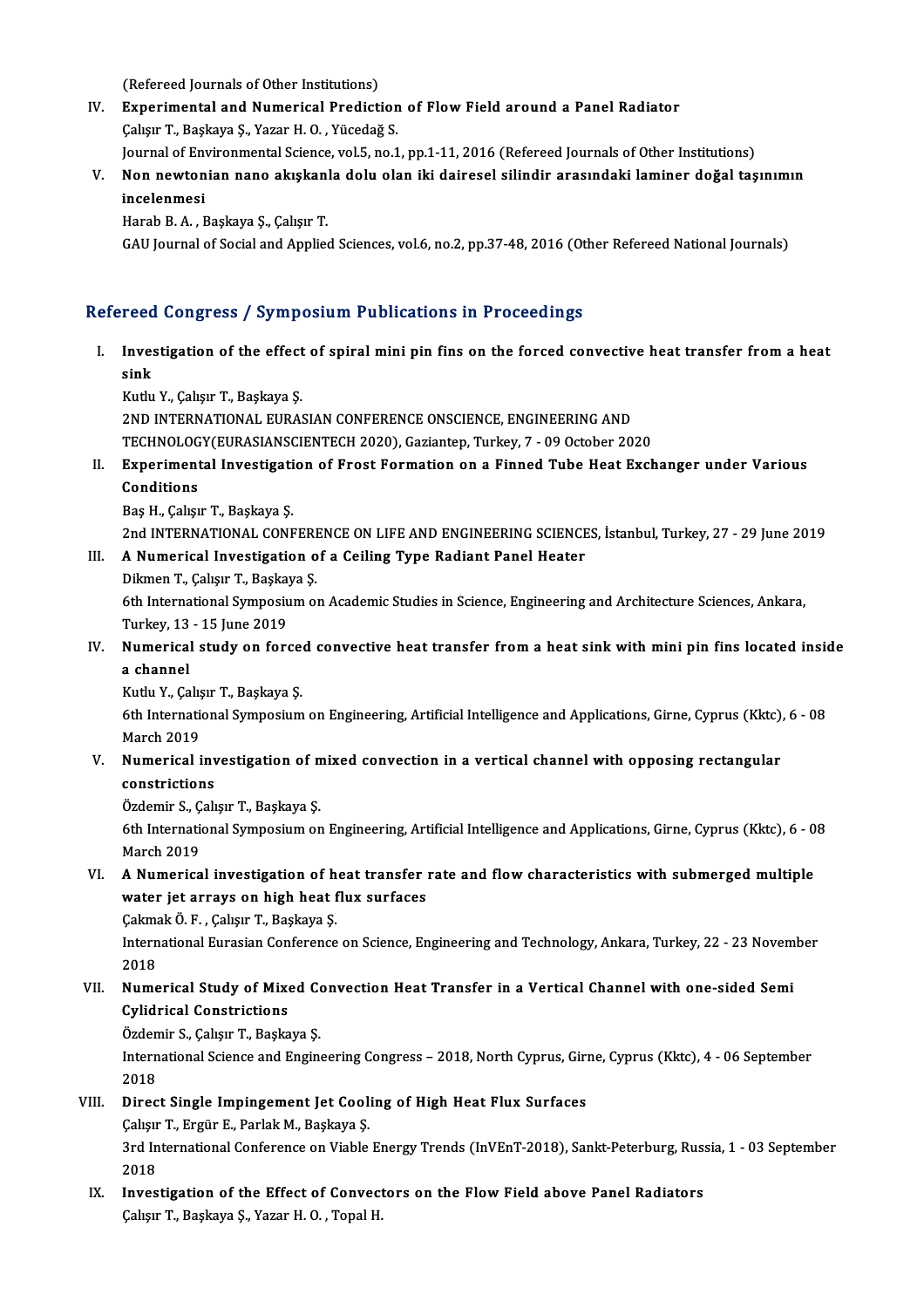3rd International Conference on Engineering Technology and Applied Sciences, ICETAS, Skopje, Macedonia, Skopje,<br>Magadania, 17, 21 July 2019 3rd International Conference<br>Macedonia, 17 - 21 July 2018<br>Hest Output of Banel Bedia 3rd International Conference on Engineering Technology and Applied Sciences, ICETAS, Skopje<br>Macedonia, 17 - 21 July 2018<br>X. Heat Output of Panel Radiators at Different Height and Length for an Efficient Use<br>Colsum T. Baska

Macedonia, 17 - 21 July 2018<br>X. Heat Output of Panel Radiators at Different Height and Length for an Efficient Use<br>Calışır T., Başkaya Ş., Yazar H. O. Heat Output of Panel Radiators at Different Height and Length for an Efficient Use<br>Çalışır T., Başkaya Ş., Yazar H. O.<br>3rd International Conference on Engineering Technology and Applied Sciences, ICETAS, Skopje, Macedonia,

Calisir T., I<br>3rd Intern<br>July 2018<br>Solar Ang 3rd International Conference on Engineering Technology and Applied Sciences, ICETAS, Skopje, Macedonia, 17 - 2<br>July 2018<br>XI. Solar And Biogas Hybrid Energy Resources Used With An Example Of Hospital Building Projecet In<br>Tu

July 201<br><mark>Solar A</mark><br>Turkey<br><sup>Tonal H</sup> Solar And Biogas Hybrid Energy Res<br>Turkey<br>Topal H., Altınsoy Y., Başkaya Ş., Çalışır T.<br>ICENS 4th International Conference on E. Turkey<br>Topal H., Altınsoy Y., Başkaya Ş., Çalışır T.<br>ICENS 4th International Conference on Engineering and Natural Science, Kyyiv, Ukraine, 2 - 06 May 2018<br>Energy and Exergy Analysis of 10 kWe Solar Organis Bankine Cycle

Topal H., Altınsoy Y., Başkaya Ş., Çalışır T.<br>ICENS 4th International Conference on Engineering and Natural Science, Kyy<br>XII. Energy and Exergy Analysis of 10 kWe Solar Organic Rankine Cycle<br>Topal H., Baseğmez A., Altınsoy ICENS 4th International Conference on Engineering an<br>Energy and Exergy Analysis of 10 kWe Solar Org<br>Topal H., Başeğmez A., Altınsoy Y., Çalışır T., Başkaya Ş.<br>ICENS 4th International Conference on Engineering an

ICENS 4th International Conference on Engineering and Natural Science, Kyyiv, Ukraine, 2 - 06 May 2018

Topal H., Başeğmez A., Altınsoy Y., Çalışır T., Başkaya Ş.<br>ICENS 4th International Conference on Engineering and Natural Science, Kyyiv, Ukraine, 2 - 06 May 2018<br>XIII. Numerical investigation of different parameters on the ICENS 4th International Conference on Engineering and Natural Science, Kyyiv, Ukraine, 2 - 0<br>Numerical investigation of different parameters on the laminar natural convection<br>annular space between horizontal cylinders fill Numerical investigation of different p<br>annular space between horizontal cyl<br>Harab B.A., Çalışır T., Başkaya Ş., Topal H.<br>Eth International Sumnesium en Engineeri Harab B. A., Çalışır T., Başkaya Ş., Topal H.

annular space between horizontal cylinders filled with non-newtonian nano fluid<br>Harab B. A. , Çalışır T., Başkaya Ş., Topal H.<br>5th International Symposium on Engineering, Artificial Intelligence Applications, ISEAIA 2017, 5th International Symposium on Engineering, Artificial Intelligence Applications, ISEAIA 2017, Girne, Cypr<br>1 - 03 November 2017<br>XIV. Experimental investigation of system performance and emission behavior in biomass fueled<br>

1 - 03 November 2017<br>Experimental investigation<br>domestic heating boilers<br>Tanal H. Altmeeu Y. Boslavy Experimental investigation of systen<br>domestic heating boilers<br>Topal H., Altınsoy Y., Başkaya Ş., Çalışır T.<br>International Sumnosium on Engineering

domestic heating boilers<br>Topal H., Altınsoy Y., Başkaya Ş., Çalışır T.<br>International Symposium on Engineering, Artificial Intelligence Applications, ISEAIA 2017, Girne, Cyprus (Kktc), 1 -<br>03 November 2017 Topal H., Altınsoy Y.,<br>International Sympo<br>03 November 2017<br>Petermination of International Symposium on Engineering, Artificial Intelligence Applications, ISEAIA 2017, Girne, Cyprus (Kktc), 1<br>03 November 2017<br>XV. Determination of the effect of different inlet and outlet water circulation temperatur

# 03 November 2017<br>Determination of the effect of different<br>field around a panel radiator using PIV Determination of the effect of different<br>field around a panel radiator using PIV<br>Çalışır T., Başkaya Ş., Yazar H. O. , Yücedağ S.<br>Proseedings of the 2nd Thermal and Fluid F.

field around a panel radiator using PIV<br>Çalışır T., Başkaya Ş., Yazar H. O. , Yücedağ S.<br>Proceedings of the 2nd Thermal and Fluid Engineering Conference, TFEC2017 4th International Workshop on<br>Hest Transfor IWUT2017 Noveda Çalışır T., Başkaya Ş., Yazar H. O. , Yücedağ S.<br>Proceedings of the 2nd Thermal and Fluid Engineering Conference, TFEC2017 4th Internation:<br>Heat Transfer, IWHT2017, Nevada, United States Of America, 2 - 05 April 2017, pp.1 Proceedings of the 2nd Thermal and Fluid Engineering Conference, TFEC2017 4th Inte<br>Heat Transfer, IWHT2017, Nevada, United States Of America, 2 - 05 April 2017, pp.130<br>XVI. Enhancement of Heat Output of Panel radiators usi

# Heat Transfer, IWHT2017, Nevada, United St<br>**Enhancement of Heat Output of Panel r**<br>Çalışır T., Başkaya Ş., Yazar H. O. , Yücedağ S.<br>Proseedings of the 2nd Thermal and Fluid F.

Enhancement of Heat Output of Panel radiators using numerical techniques<br>Çalışır T., Başkaya Ş., Yazar H. O. , Yücedağ S.<br>Proceedings of the 2nd Thermal and Fluid Engineering Conference, TFEC2017 4th International Workshop Calışır T., Başkaya Ş., Yazar H. O. , Yücedağ S.<br>Proceedings of the 2nd Thermal and Fluid Engineering Conference, TFEC2017 4th International Proceedings of the<br>Heat Transfer, IWHT2017, Nevada, United States Of America, 2 -Proceedings of the 2nd Thermal and Fluid Engineering Conference, TFEC2017 4th Internation<br>Heat Transfer, IWHT2017, Nevada, United States Of America, 2 - 05 April 2017, pp.649-662<br>XVII. Experimental Determination of Panel R

Heat Transfer, IWHT2017, Nevada, United St<br>Experimental Determination of Panel R<br>Çalışır T., Başkaya Ş., Yazar H. O. , Yücedağ S.<br>Int Conference on Engineering and Natural. Experimental Determination of Panel Radiator Heat Output According to EN 442 2<br>Çalışır T., Başkaya Ş., Yazar H. O. , Yücedağ S.<br>Int. Conference on Engineering and Natural Science – Summer Session (ICENS-Summer 2016), Kyoto Çalışır T., Başkaya Ş., Yazar H. O. , Yücedağ S.<br>Int. Conference on Engineering and Natural Science – Summer Session (ICENS-Summer 2016), Kyoto, Japan, 12 -<br>14 July 2016 Int. Conference on Engineering and Natural Science – Summer Session (ICENS-Summer 2016), Kyoto, J<br>14 July 2016<br>XVIII. Experimental Efficiency Comparison of Cross Flow and Counter Flow Plate Air to Air Heat<br>Exchangers

# 14 July 2016<br>Experiment<br>Exchangers<br>Daž O. E., Pas Experimental Efficiency Co:<br>Exchangers<br>Dağ O. F. , Başkaya Ş., Çalışır T.<br>Int Conforence on Envirenmer

Exchangers<br>Dağ O. F. , Başkaya Ş., Çalışır T.<br>Int. Conference on Environment and Renewable Energy (ICERE 2016), Munich, Germany, 25 - 27 May 2016

## Dağ O. F. , Başkaya Ş., Çalışır T.<br>Int. Conference on Environment and Renewable Energy (ICERE 2016), Munich, Germany, 25 - 27 May 2016<br>XIX. Panel Radyatör Isıl Gücünün Farklı Bağlantı Konumu ve Giriş Çıkış Sıcaklıkları Int. Conferend<br>Panel Radya<br>İncelenmesi<br>Cakar T. Basl Panel Radyatör Isıl Gücünün Farklı Bağ<br>İncelenmesi<br>Çalışır T., Başkaya Ş., Yazar H. O. , Yücedağ S.<br>1. Uluslararası Sehir Gayra ve Sağlık Kongre **İncelenmesi**<br>Çalışır T., Başkaya Ş., Yazar H. O. , Yücedağ S.<br>1. Uluslararası Şehir, Çevre ve Sağlık Kongresi, Gazimagusa, Cyprus (Kktc), 11 - 15 May 2016

## Calışır T., Başkaya Ş., Yazar H. O. , Yücedağ S.<br>1. Uluslararası Şehir, Çevre ve Sağlık Kongresi, Gazimagusa, Cyprus (Kktc), 11 - 15 May 2016<br>XX. Performance comparisons of diffuser inlet and outlet positions on the temper 1. Uluslararası Şehir, Çevre ve Sağlık Kongr<br>Performance comparisons of diffuser<br>variations in a furnished office room Performance comparisons of diffuser in<br>variations in a furnished office room<br>Karaşahin F., Başkaya Ş., Çalışır T., Çalışkan S.<br><sup>9th Intornational Sumnosium on Turbulanco</sup>

variations in a furnished office room<br>Karaşahin F., Başkaya Ş., Çalışır T., Çalışkan S.<br>8th International Symposium on Turbulence, Heat and Mass Transfer (THMT'15), Sarajevo, Bosnia And<br>Harragayina 15 - 18 Sartambar 2015 Karaşahin F., Başkaya Ş., Çalışır T., Çalış<br>8th International Symposium on Turbu<br>Herzegovina, 15 - 18 September 2015<br>Numerisal analyais of different dif 8th International Symposium on Turbulence, Heat and Mass Transfer (THMT'15), Sarajevo, Bosnia And<br>Herzegovina, 15 - 18 September 2015<br>XXI. Numerical analysis of different diffuser and vent numbers in a commercial display c

Herzegovina, 15 - 18 September 2015<br>Numerical analysis of different diffuser and v<br>curtain for different environmental velocities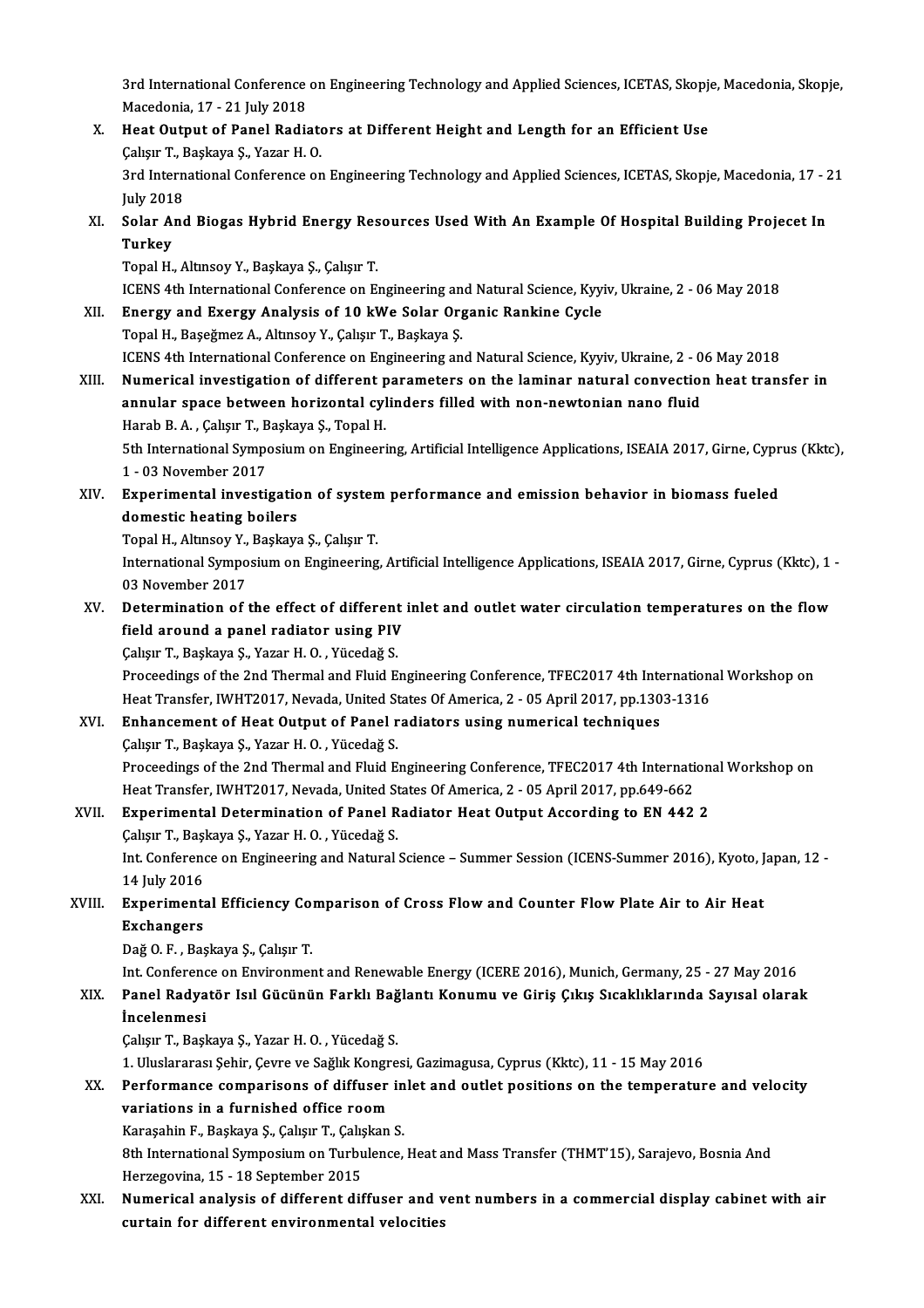Güngüneş H. M. , Başkaya Ş., Çalışır T., Köseoğlu M. F.<br>Sth International Symposium on Turbulansa, Hast an 8th International Symposium on Turbulence, Heat and Mass Transfer (THMT'15), Sarajevo, Bosnia And<br>Herzegovina, 15 - 18 September 2015 Güngüneş H. M. , Başkaya Ş., Çalışır T., I<br>8th International Symposium on Turbu<br>Herzegovina, 15 - 18 September 2015<br>Günes Kallektörlerinde Beru, Canı 8th International Symposium on Turbulence, Heat and Mass Transfer (THMT'15), S<br>Herzegovina, 15 - 18 September 2015<br>XXII. Güneş Kollektörlerinde Boru Çapı Etkisinin Deneysel Olarak İncelenmesi Herzegovina, 15 - 18 September 2015<br>Güneş Kollektörlerinde Boru Çapı Etkisinin Deneys<br>Coşkun E., Başkaya Ş., Çalışır T., Yücedağ S., Tarakçıoğlu S.<br>20 Hlucal Isı Bilimi ve Telmiği Kongresi (ULIPTK'15), Palı 20, Coşkun E., Başkaya Ş., Çalışır T., Yücedağ S., Tarakçıoğlu S.<br>20. Ulusal Isı Bilimi ve Tekniği Kongresi (ULIBTK'15), Balıkesir, Turkey, 2 - 05 September 2015 Coşkun E., Başkaya Ş., Çalışır T., Yücedağ S., Tarakçıoğlu S.<br>20. Ulusal Isı Bilimi ve Tekniği Kongresi (ULIBTK'15), Balıkesir, Turkey, 2 - 05 September 2015<br>XXIII. Çarpan Jet ve Farklı geometride akış yönlendiriciler 20. Ulusal Isı Bilimi ve Tekı<br>Çarpan Jet ve Farklı geo<br>transferinin artırılması<br>Kılıs M. Baskava S. Galisur Çarpan Jet ve Farklı geon<br>transferinin artırılması<br>Kılıç M., Başkaya Ş., Çalışır T.<br>20 Ulucal Isı Bilimi ve Telmi transferinin artırılması<br>Kılıç M., Başkaya Ş., Çalışır T.<br>20. Ulusal Isı Bilimi ve Tekniği Kongresi (ULIBTK'15), Balıkesir, Turkey, 2 - 05 September 2015<br>A Numerisal Investisation of Thermoelestris Conerators for Heating A Kılıç M., Başkaya Ş., Çalışır T.<br>20. Ulusal Isı Bilimi ve Tekniği Kongresi (ULIBTK'15), Balıkesir, Turkey, 2 - 05 September 2<br>XXIV. A Numerical Investigation of Thermoelectric Generators for Heating Appliance 20. Ulusal Isı Bilimi ve Tekniği Kongresi (ULIB<br>A Numerical Investigation of Thermoele<br>Alptekin M., Çalışır T., Yılmaz T. O. , Başkaya Ş.<br><sup>2nd International Sumnesium on Innevative T</sub></sup> A Numerical Investigation of Thermoelectric Generators for Heating Appliance<br>Alptekin M., Çalışır T., Yılmaz T. O. , Başkaya Ş.<br>3rd International Symposium on Innovative Technologies in Engineering and Science (ISITES 2015 Alptekin M., Çalışır T., Yıl<br>3rd International Sympo<br>Spain, 3 - 05 June 2015<br>Paramatris numarisal 3rd International Symposium on Innovative Technologies in Engineering and Science (ISITES 2015), Valencia,<br>Spain, 3 - 05 June 2015<br>XXV. Parametric numerical investigation of heat transfer from convectors to improve efficie Spain, 3 - 0<br><mark>Parametri</mark><br>radiators<br><sup>Colour T- B</sub></sup> Parametric numerical investigation of h<br>radiators<br>Çalışır T., Başkaya Ş., Yazar H. O. , Yücedağ S.<br>ICHMT International Sumpesium en Advance radiators<br>Çalışır T., Başkaya Ş., Yazar H. O. , Yücedağ S.<br>ICHMT International Symposium on Advances in Computational Heat Transfer, New Jersey, United States Of America,25 -29May2015 ICHMT International Symposium on Advances in Computational Heat Transfer, New Jer.<br>America, 25 - 29 May 2015<br>XXVI. A numerical study by using thermoelectric generators for power generation America, 25 - 29 May 2015<br>**A numerical study by using thermoelect**<br>Alptekin M., Çalışır T., Yılmaz T. O. , Başkaya Ş.<br>SQLAPTP 2014 Conforence & Exhibition İsmi A numerical study by using thermoelectric generators for power gener<br>Alptekin M., Çalışır T., Yılmaz T. O. , Başkaya Ş.<br>SOLARTR 2014 Conference & Exhibition, İzmir, Turkey, 19 - 21 November 2014<br>Experimental investigation Alptekin M., Çalışır T., Yılmaz T. O. , Başkaya Ş.<br>SOLARTR 2014 Conference & Exhibition, İzmir, Turkey, 19 - 21 November 2014<br>XXVII. Experimental investigation of panel radiator heat output enhancement for efficient therma SOLARTR 2014 Conference & Exhibition<br>Experimental investigation of pane<br>under actual operating conditions<br>CALISIP T. PASKAVA S. VOTOF H.O. Vu Experimental investigation of panel radiat<br>under actual operating conditions<br>ÇALIŞIR T., BAŞKAYA Ş., Yazar H. O. , Yucedag S.<br><sup>Oth Intornational Conference on Evnerimental E</sup> under actual operating conditions<br>CALIŞIR T., BAŞKAYA Ş., Yazar H. O. , Yucedag S.<br>9th International Conference on Experimental Fluid Mechanics, Cesky Krumlov, Czech Republic, 18 - 21 November<br>2014. vol.92 ÇALIŞIR T., BAŞKAYA Ş., Yazar H. O., Yucedag S. XXVIII. Experimental and numerical investigation of flow field and heat transfer from electronic 2014, vol.92<br>Experimental and numerical investigation of flow field and<br>components in a rectangular channel with an impinging jet<br>CALISIR T. KÖSEOČLUM E., KijaM, RASKAVA S Experimental and numerical investigation o<br>components in a rectangular channel with a<br>ÇALIŞIR T., KÖSEOĞLU M. F. , Kilic M., BAŞKAYA Ş.<br><sup>Oth International Conference on Experimental Flu</sup> 9th International Conference on Experimental Fluid Mechanics, Cesky Krumlov, Czech Republic, 18 - 21 November<br>2014. vol.92 ÇALIŞIR T., KÖSEOĞLU M. F., Kilic M., BAŞKAYA Ş. 9th International Conference on Experimental Fluid Mechanics, Cesky Krumlov, Czech Republic, 18 - 21 November<br>2014, vol.92<br>XXIX. Investigation of Thermal Comfort inside a Furnished Office Room According to Velocity Tempera 2014, vol.92<br>Investigations<br>Variations Investigation of Thermal Com:<br>Variations<br>Karaşahin F., Çalışır T., Başkaya Ş.<br>7th Mediterranean Congrees of Cl Variations<br>Karaşahin F., Çalışır T., Başkaya Ş.<br>7th Mediterranean Congress of Climatization (CLIMAMED 13), İstanbul, Turkey, 3 - 04 October 2013 Karaşahin F., Çalışır T., Başkaya Ş.<br>7th Mediterranean Congress of Climatization (CLIMAMED 13), İstanbul, Turkey, 3 - 04 October 2013<br>8 XXX. Bir Kombi Isı Hücresinin Isı Transferi ve Akış Karakterisitiğinin Sayısal Olarak KaraaslanS.,ÇalışırT.,YılmazoğluM.Z. ,Başkaya Ş.,YılmazT.O. Bir Kombi Isı Hücresinin Isı Transferi ve Akış Karakterisitiğinin Sayısal Olarak İ<br>Karaaslan S., Çalışır T., Yılmazoğlu M. Z. , Başkaya Ş., Yılmaz T. O.<br>19. Ulusal Isı Bilimi ve Tekniği Kongresi, Samsun, Samsun, Turkey, 9 Karaaslan S., Çalışır T., Yılmazoğlu M. Z. , Başkaya Ş., Yılmaz T. O.<br>19. Ulusal Isı Bilimi ve Tekniği Kongresi, Samsun, Samsun, Turkey, 9 - 12 September 2013<br>XXXI. Çarpan Akışkan Jet İle Sabit Isı Akısına Sahip Düz Bi 19. Ulusal Isı Bilimi ve Tekniği Kongresi, Samsun, Samsun, Turkey, 9 - 12 September 2013<br>Çarpan Akışkan Jet İle Sabit Isı Akısına Sahip Düz Bir Plakadan Olan Isı Transfe<br>İncelenmesi<br>Kılıç M., Çalışır T., Başkaya S. Çarpan Akışkan Jet İle Sa<br>İncelenmesi<br>Kılıç M., Çalışır T., Başkaya Ş.<br>19 Ulucal ka Bilimi ve Tolmi İncelenmesi<br>Kılıç M., Çalışır T., Başkaya Ş.<br>19. Ulusal Isı Bilimi ve Tekniği Kongresi (ULIBTK'13), Samsun, Turkey, 9 - 12 September 2013<br>Carnan, Akıskan Jetleri, Kullanarak Üssan, Kanataklı, Yüzeyler, Üserindeki, Akıs Ve Kılıç M., Çalışır T., Başkaya Ş.<br>19. Ulusal Isı Bilimi ve Tekniği Kongresi (ULIBTK'13), Samsun, Turkey, 9 - 12 September 2013<br>XXXII. Çarpan Akışkan Jetleri Kullanarak Üçgen Kanatçıklı Yüzeyler Üzerindeki Akış Ve Isı Tr 19. Ulusal Isı Bilimi ve Tekniği<br>Çarpan Akışkan Jetleri Kull<br>Sayısal Olarak İncelenmesi<br>CelevrT, Celekan S. Baskava ( Çarpan Akışkan Jetleri Kulla<br>Sayısal Olarak İncelenmesi<br>Çalışır T., Çalışkan S., Başkaya Ş.<br>10. Ulusal Ja Bilimi ve Telmiği K Sayısal Olarak İncelenmesi<br>Çalışır T., Çalışkan S., Başkaya Ş.<br>19. Ulusal Isı Bilimi ve Tekniği Kongresi (ULIBTK'13), Samsun, Turkey, 9 - 12 September 2013 Calışır T., Çalışkan S., Başkaya Ş.<br>19. Ulusal Isı Bilimi ve Tekniği Kongresi (ULIBTK'13), Samsun, Turkey, 9 - 12 September 2013<br>XXXIII. Experimental Study on Thermoelectric Generator Performance Applied to a Combi Boiler<br> 19. Ulusal Isı Bilimi ve Tekniği Kongresi (ULIBTK'13), Samsun, T<br>Experimental Study on Thermoelectric Generator Perfor<br>Yılmazoğlu M. Z. , Karaaslan S., Çalışır T., Başkaya Ş., Yılmaz T. O.<br>12th UK Host Transfor Conforence Experimental Study on Thermoelectric Generator Performance Applied to a Combi<br>13th UK Heat Transfer Conference, London, London, United Kingdom, 2 - 03 September 2013<br>Investigation of Ventey Premeter e Effects on Heat Trans Yılmazoğlu M. Z. , Karaaslan S., Çalışır T., Başkaya Ş., Yılmaz T. O.<br>13th UK Heat Transfer Conference, London, London, United Kingdom, 2 - 03 September 2013<br>XXXIV. Investigation of Vortex Promoter s Effects on Heat Tr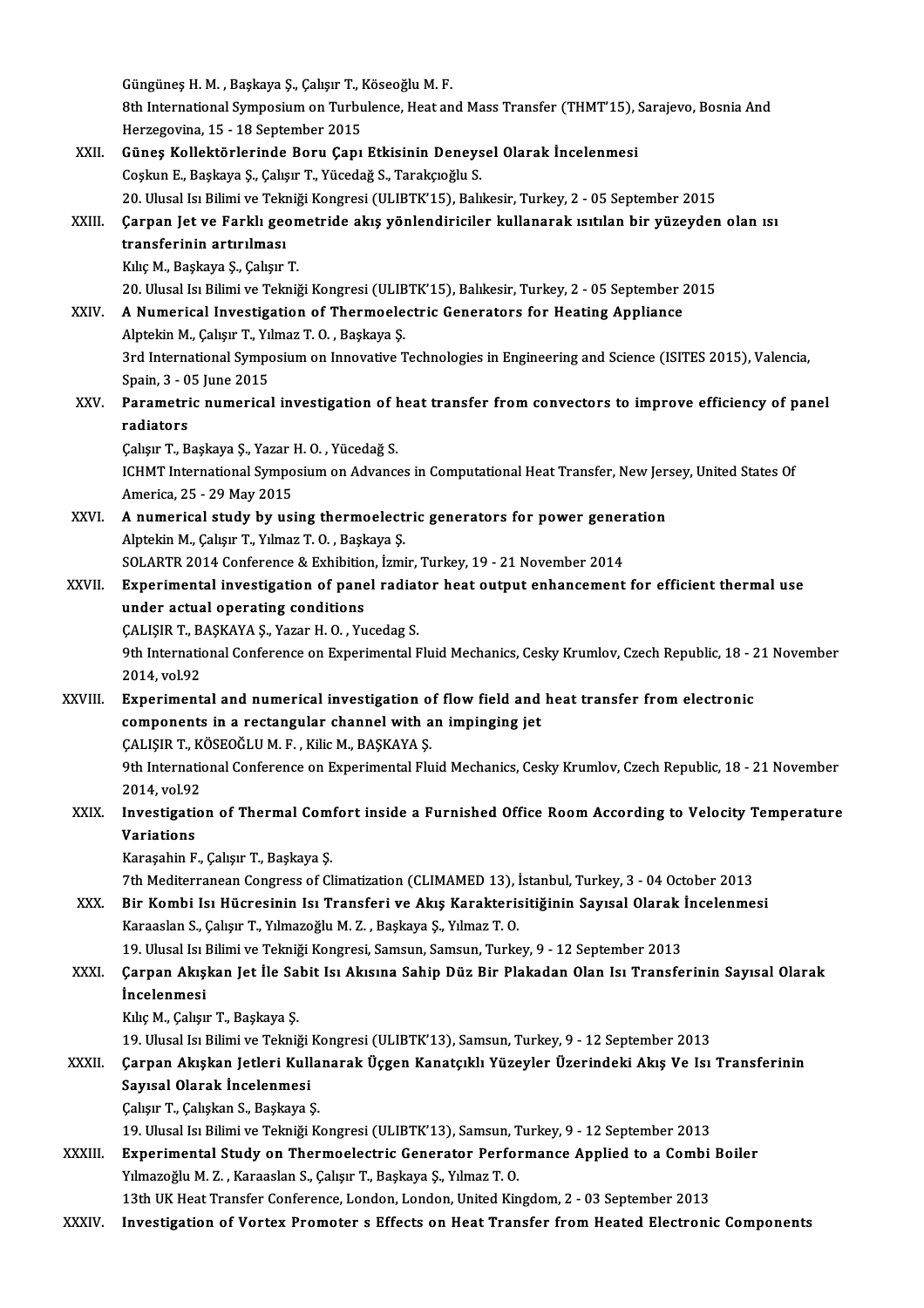Using Impinging Jets

KılıçM.,ÇalışırT.,Başkaya Ş.

13thUKHeatTransfer Conference (UKHTC2013),London,UnitedKingdom,2 -03 September 2013

## Kılıç M., Çalışır T., Başkaya Ş.<br>13th UK Heat Transfer Conference (UKHTC2013), London, United Kingdom, 2 - 03 September 2013<br>XXXV. Experimental study on the heat transfer under impinging jet array for low jet to plate dist 13th UK Heat Transfer Conference (U<br>Experimental study on the heat t<br>ÇALIŞKAN S., ÇALIŞIR T., BAŞKAYA Ş. Experimental study on the heat transfer under impinging jet array for low jet to plate distances<br>ÇALIŞKAN S., ÇALIŞIR T., BAŞKAYA Ş.<br>12th International Conference on Sustainable Energy Technologies (SET2013), HONG KONG, Ch

CALIŞKAN S., ÇALIŞIR T., BAŞKAYA Ş.<br>12th International Conference on Sustainable Energy Technologies (SET201<br>2013<br>Investigation of Thermoelectric Generator Locations in a Heat Cell 12th International Conference on Sustainable Energy Technologies (SET2013), HONG KONG, China, 26 - 29 August<br>2013<br>XXXVI. Investigation of Thermoelectric Generator Locations in a Heat Cell

KaraaslanS.,ÇalışırT.,YılmazoğluM.Z. ,YılmazT.O. ,Başkaya Ş. Investigation of Thermoelectric Generator Locations in a Heat Cell<br>Karaaslan S., Çalışır T., Yılmazoğlu M. Z. , Yılmaz T. O. , Başkaya Ş.<br>The 6th PSU NSU International Conference on Engineering and Technology (ICET 2013), Karaaslan S., Çalışı<br>The 6th PSU NSU I<br>15 - 17 May 2013<br>Sınırlandırılmış The 6th PSU NSU International Conference on Engineering and Technology (ICET 2013), NoviSad, Novi-Sad, Ser<br>15 - 17 May 2013<br>XXXVII. Sınırlandırılmış Çarpan Akışkan Jetler İle Sabit Isı Akısına Sahip Elektronik Devre Eleman

15 - 17 May 2013<br>Sınırlandırılmış Çarpan Akışkan Jetler İle Sabit Isı Akısına Sahip Elektronik Devre Elemanlarından<br>Olan Isı Transferinin Sayısal Olarak İncelenmesi 0lan Isı Transferinin Sayısal Olarak İncelenmesi<br>Kılıç M., Çalışır T., Başkaya Ş.<br>6. Mühendislik ve Teknoloji Sempozyumu, Ankara, Turkey, 25 - 26 April 2013, pp.123-128<br>A Now Engineering Pranch Energy Systems.

Kılıç M., Çalışır T., Başkaya Ş.

XXXVIII. A New Engineering Branch Energy Systems<br>BALKU S., CALISIR T. 6. Mühendislik ve Tek<br>**A New Engineering**<br>BALKU Ş., ÇALIŞIR T.<br>International Enginee InternationalEngineeringEducationConference,MEUK2010,Antalya,Turkey,4 -06November 2010

## Supported Projects

Supported Projects<br>Çalışır T., Project Supported by Higher Education Institutions, Düşük Orifis-Plaka Mesafelerinde Sentetik Çarpmalı Jetlerin<br>Sayısal Olarak İnselenmesi, 2021, 2022 Sapportoa 11990au<br>Calisir T., Project Supported by Higher E.<br>Sayısal Olarak İncelenmesi, 2021 - 2023<br>Calisir T. Brajast Supported by Higher E. Çalışır T., Project Supported by Higher Education Institutions, Düşük Orifis-Plaka Mesafelerinde Sentetik Çarpmalı Jetleri<br>Sayısal Olarak İncelenmesi, 2021 - 2023<br>Çalışır T., Project Supported by Higher Education Instituti

Sayısal Olarak İncelenmesi, 2021 - 2023<br>Çalışır T., Project Supported by Higher Education Institutions, Hava artırma kanalının çarpmalı jet akış ve ısı transferine<br>etkisinin incelenmesi, 2020 - 2022 Çalışır T., Project Supported by Higher Education Institutions, Hava artırma kanalının çarpmalı jet akış ve ısı trans<br>etkisinin incelenmesi, 2020 - 2022<br>Çalışır T., Başkaya Ş., Project Supported by Higher Education Institu

etkisinin incelenmesi, 2020 - 2022<br>Çalışır T., Başkaya Ş., Project Supported by Higher Education Institutions, TÜRKİYE'DE ÜRETİM<br>RADYANT PANEL SİSTEMİNİN DENEYSEL VE SAYISALOLARAK ARAŞTIRILMASI, 2018 - 2019<br>Başkaya S. Indu Çalışır T., Başkaya Ş., Project Supported by Higher Education Institutions, TÜRKİYE'DE ÜRETİMİ OLMAYAN SULU<br>RADYANT PANEL SİSTEMİNİN DENEYSEL VE SAYISALOLARAK ARAŞTIRILMASI, 2018 - 2019<br>Başkaya Ş., Industrial Thesis Projec

RADYANT PANEL SİSTEMİNİN DENEYSEL VE SAYISALOLARAK ARAŞTIRILMASI, 2018 - 2019<br>Başkaya Ş., Industrial Thesis Project, PANEL RADYATÖR ISIL VERİMİNİN İYİLEŞTİRİLMESİ YÖNÜNDE SU KANALI PANEL<br>VE KONVEKTÖRÜN AYRI VE BİRLİKTE SAY

Çalışır T., Başkaya Ş., Project Supported by Higher Education Institutions, PARTICLE IMAGE VELOCIMETRY PIV VE LAZER VE KONVEKTÖRÜN AYRI VE BİRLİKTE SAYISAL VE DENEYSEL OLARAK ARAŞTIRILMASI, 2014 - 2016<br>Çalışır T., Başkaya Ş., Project Supported by Higher Education Institutions, PARTICLE IMAGE VELOCIMETRY PIV VE LAZ<br>DOPPLER ANEMOMETRİSİ L Çalışır T., Başkaya Ş., Project Supported by<br>DOPPLER ANEMOMETRİSİ LDA LABORATI<br>ÇALIŞMADA İLKKULLANIMI, 2014 - 2015<br>Çalısın T. Baskaya S. TUBITA*V* Project Can DOPPLER ANEMOMETRISİ LDA LABORATUVARI ALTYAPISININ GELİŞTİRİLEREK TAMAMLANMASI VE BİR BİLİMSEL<br>ÇALIŞMADA İLKKULLANIMI, 2014 - 2015<br>Çalışır T., Başkaya Ş., TUBITAK Project, Çarpmalı Akışkan Jetlerle Kanal İçine Yerleştirilm

ÇALIŞMADA İLKKULLANIMI, 2014 - 2015<br>Çalışır T., Başkaya Ş., TUBITAK Project, Çarpmalı Akışkan Jetlerle Kanal İçin<br>Olan Isı Transferinin Sayısal ve Deneysel Olarak İncelenmesi, 2013 - 2014<br>Celisur T. Yılmazoğlu M.Z., Başkay Çalışır T., Başkaya Ş., TUBITAK Project, Çarpmalı Akışkan Jetlerle Kanal İçine Yerleştirilmiş Elemanlardan Konveksiyonla<br>Olan Isı Transferinin Sayısal ve Deneysel Olarak İncelenmesi, 2013 - 2014<br>Çalışır T., Yılmazoğlu M. Z

Olan Isı Transferinin Sayısal ve Deneysel Olarak İncelenmesi, 2013<br>Çalışır T., Yılmazoğlu M. Z. , Başkaya Ş., Project Supported by Highe<br>Karakteristiklerinin Deneysel Olarak Tespit Edilmesi, 2012 - 2013<br>Calısır T. Baskaya Çalışır T., Yılmazoğlu M. Z. , Başkaya Ş., Project Supported by Higher Education Institutions, Termoelektrik Jeneratörler<br>Karakteristiklerinin Deneysel Olarak Tespit Edilmesi, 2012 - 2013<br>Çalışır T., Başkaya Ş., Project Su

Karakteristiklerinin Deneysel Olarak Tespit Edilmesi, 2012 - 2013<br>Çalışır T., Başkaya Ş., Project Supported by Higher Education Institutions, 5627 Sayılı Enerji V.<br>Kompresör Atık Isı Potansiyelinin Belirlenmesinin Deneysel

Çalışır T., Başkaya Ş., Project Supported by Higher Education Institutions, 5627 Sayılı Enerji Verimliliği Kanunu Gereği<br>Kompresör Atık Isı Potansiyelinin Belirlenmesinin Deneysel Olarak İncelenmesi, 2012 - 2013<br>Çalışır T. Kompresör Atık Isı Potansiyelinin Belirlenmesi<br>Çalışır T., Başkaya Ş., Project Supported by Hig<br>Deneysel Ve Sayısal İncelenmesi, 2012 - 2013

### Memberships / Tasks in Scientific Organizations

Memberships / Tasks in Scientific Organizations<br>TURKISH SOCIETY OF THERMAL SCIENCES AND TECHNOLOGY, Member, 2021 - Continues, Turkey<br>American Society of Thermal and Elvide Engineers Member, 2017 - Continues United States O ATURKISH SOCIETY OF THERMAL SCIENCES AND TECHNOLOGY, Member, 2021 - Continues, Turkey<br>American Society of Thermal and Fluids Engineers, Member, 2017 - Continues, United States Of America<br>Chamber of Mechanical Engineers, Me TURKISH SOCIETY OF THERMAL SCIENCES AND TECHNOLOGY, Membe<br>American Society of Thermal and Fluids Engineers, Member, 2017 - Co<br>Chamber of Mechanical Engineers, Member, 2008 - Continues, Turkey Chamber of Mechanical Engineers, Member, 2008 - Continues, Turkey<br>Scientific Refereeing